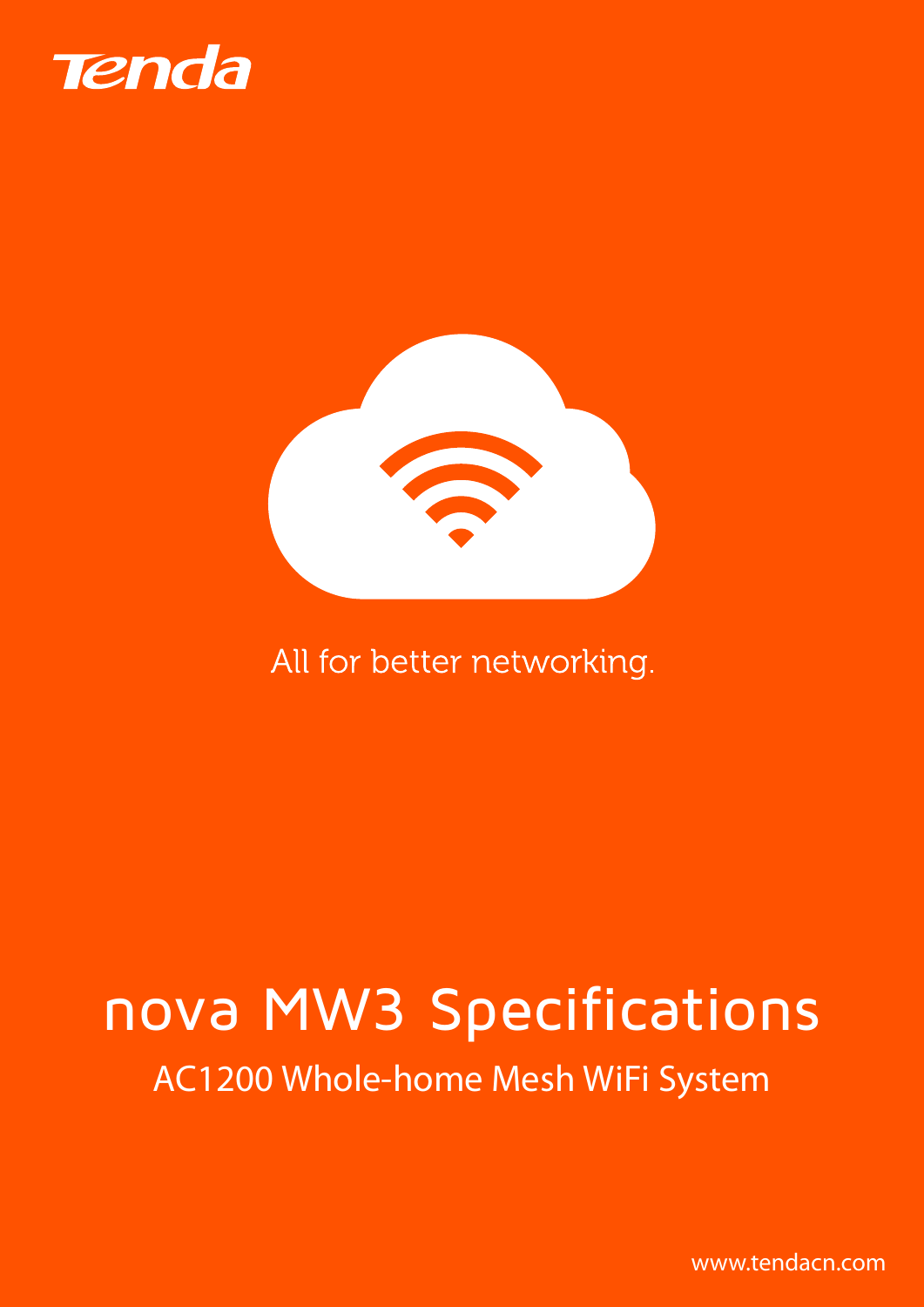

## nova MW3 Specifications AC1200 Whole-home Mesh WiFi System

### Product Description

MW3 is a 1200 Mbps dual band distribution mesh WiFi system designed for 100-300m² houses, bringing you with whole home WiFi coverage, as well as fast and stable internet connection. Pack of 3 provides you with up to 300 m<sup>2</sup> WiFi range; while pack of 2 provides you with up to 200 m<sup>2</sup> WiFi range. Compliant with IEEE 802.11v and IEEE 802.11r seamless roaming protocols, MW3 supports automatic network optimization and automatic routing selection, allowing you to enjoy more stable and flexible wireless network.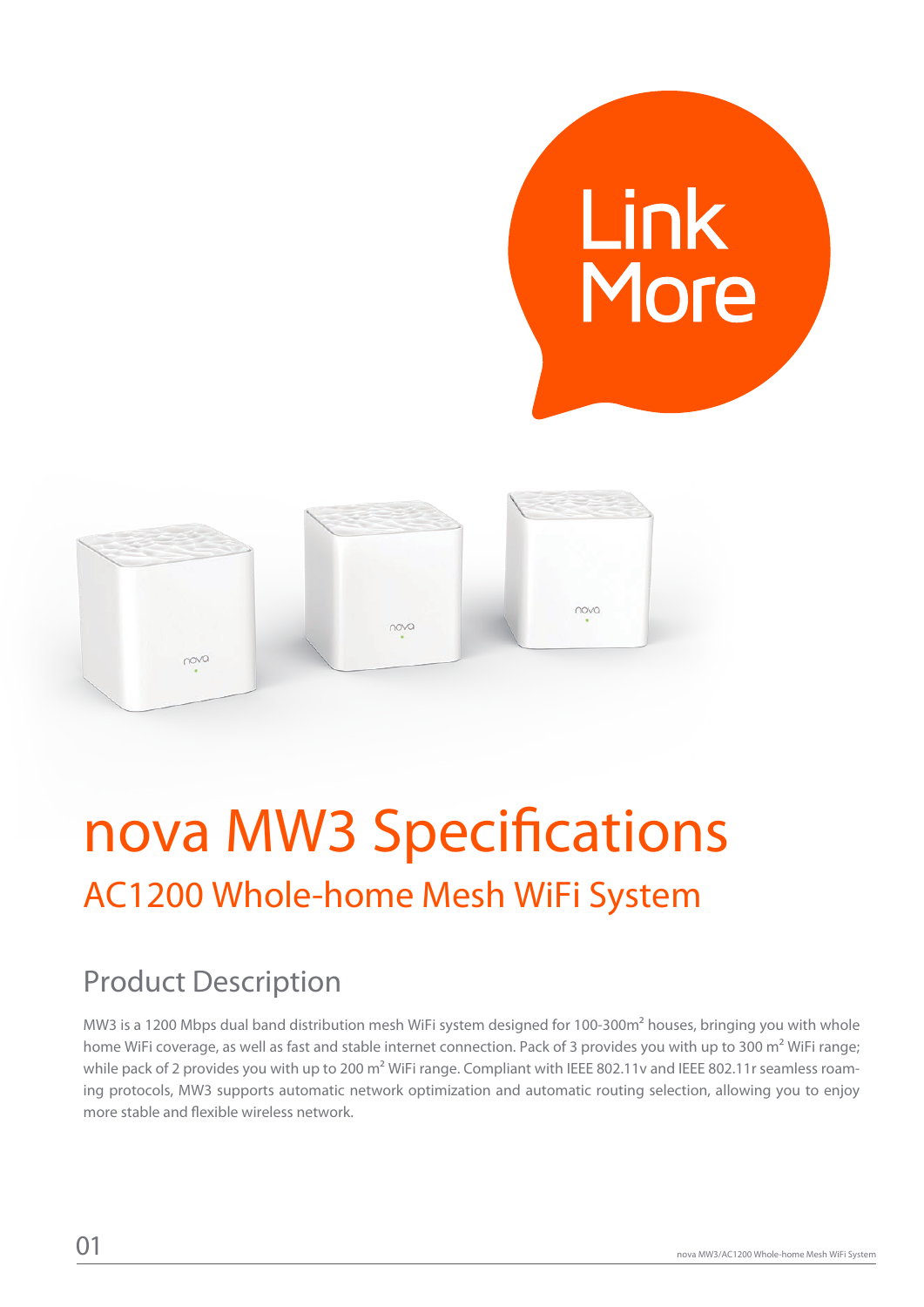### nova MW3



#### Blanket your three-storey house in reliable WiFi

Still frustrated with buffering, drop-offs at your home where WiFi signal is weak or cannot reach? With the mesh technology, MW3 creates a distributed WiFi network that covers up to 300m², eliminating WiFi dead zones at your home.



#### Hassle free gaming and streaming experiece simultaneously

With MU-MIMO technology, MW3 supports more WiFi-enabled devices. And the smart QoS intelligently allocates bandwidth to ensure smooth streaming, gaming, downloading and uninterrupted video chat at the same time.



#### Uninterrupted video chat while moving across your home

With one single SSID and password, MW3 automatically performs handover without interrupting services to ensure that the devices are always connected to the WiFi network with stronger signals.



#### Easy and fast setup with pre-configuration

Pre-paired from factory settings makes setup of MW3 a breeze, letting you go from burden of cabling connections.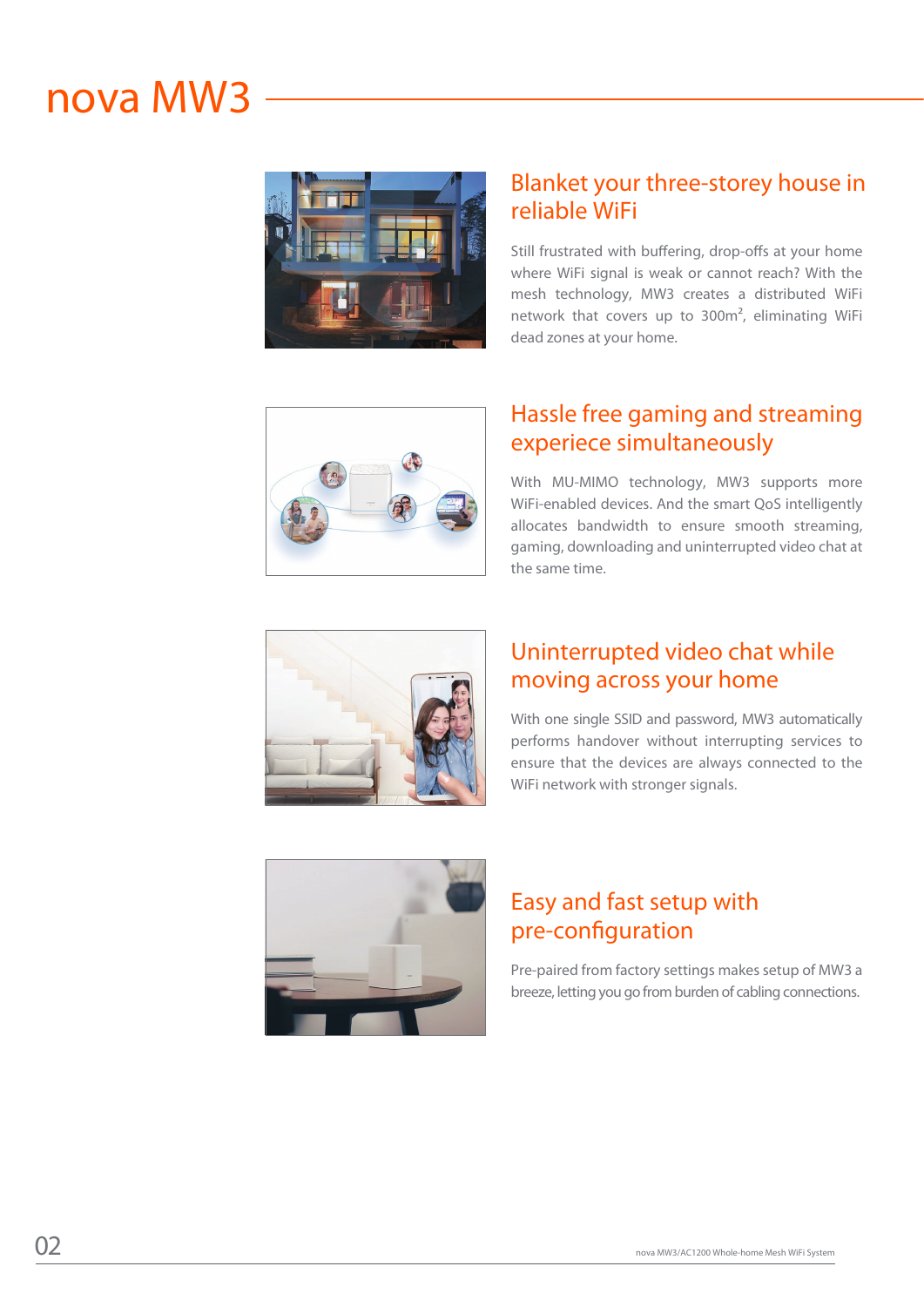## Specification

| <b>Hardware Features</b>  |                                                                                                                    |
|---------------------------|--------------------------------------------------------------------------------------------------------------------|
| Standards                 | IEEE802.3, IEEE802.3u                                                                                              |
| Interface                 | 2 Ethernet ports per mesh node<br>WAN and LAN on primary mesh node; Both act as LAN ports on additional mesh nodes |
| Antenna                   | 2*3dBi internal dual band antennas                                                                                 |
| <b>Button</b>             | 1 reset button                                                                                                     |
| Power                     | Input:100-240V-50/60Hz                                                                                             |
| <b>Dimensions</b>         | 90 x 90 x 90mm                                                                                                     |
| <b>Wireless Features</b>  |                                                                                                                    |
| <b>Wireless Standards</b> | IEEE 802.11ac/a/n 5GHz<br>IEEE 802.11b/g/n 2.4GHz                                                                  |
| <b>Wireless Frequency</b> | 2.4G: 2400MHz-2483MHz<br>5G: 5150MHz-5250MHz or 5725MHz-5825MHz                                                    |
| Data Rate                 | 5GHz: Up to 867Mbps<br>2.4GHz: Up to 300Mbps                                                                       |
| Frequency                 | Simultaneous dual band 2.4GHz & 5GHz                                                                               |
| <b>Basic Features</b>     | <b>SSID Broadcast</b><br>Beamforming                                                                               |
| wireless Security         | Mixed WPA/WPA2-PSK(default)                                                                                        |
| Wireless roaming          | Comply with IEEE802.11v/r                                                                                          |
| <b>Software Features</b>  |                                                                                                                    |
| Internet Connection Type  | PPPoE, Dynamic IP, Static IP, Bridge Mode                                                                          |
| <b>DHCP Server</b>        | <b>DHCP Server</b><br><b>DHCP Client List</b>                                                                      |
| <b>Virtual Server</b>     | Port Forwarding<br>UPnP                                                                                            |
| QoS                       | <b>Support Smart QoS</b>                                                                                           |
| Firewall                  | Forbid UDP flood attack<br>Forbid TCP flood attack<br>Forbid ICMP flood attack                                     |
| <b>DNS</b>                | Support manually setting DNS server                                                                                |
| <b>VPN</b>                | IPsec pass through<br>PPTP pass through<br>L2TP pass through                                                       |
| Others                    | <b>Parental Control</b><br><b>Guest Network</b><br>Firmware upgrade online<br>Reset to factory settings            |
| Setup Requirements        | A mobile device running Android 4.0+ or iOS 8+                                                                     |